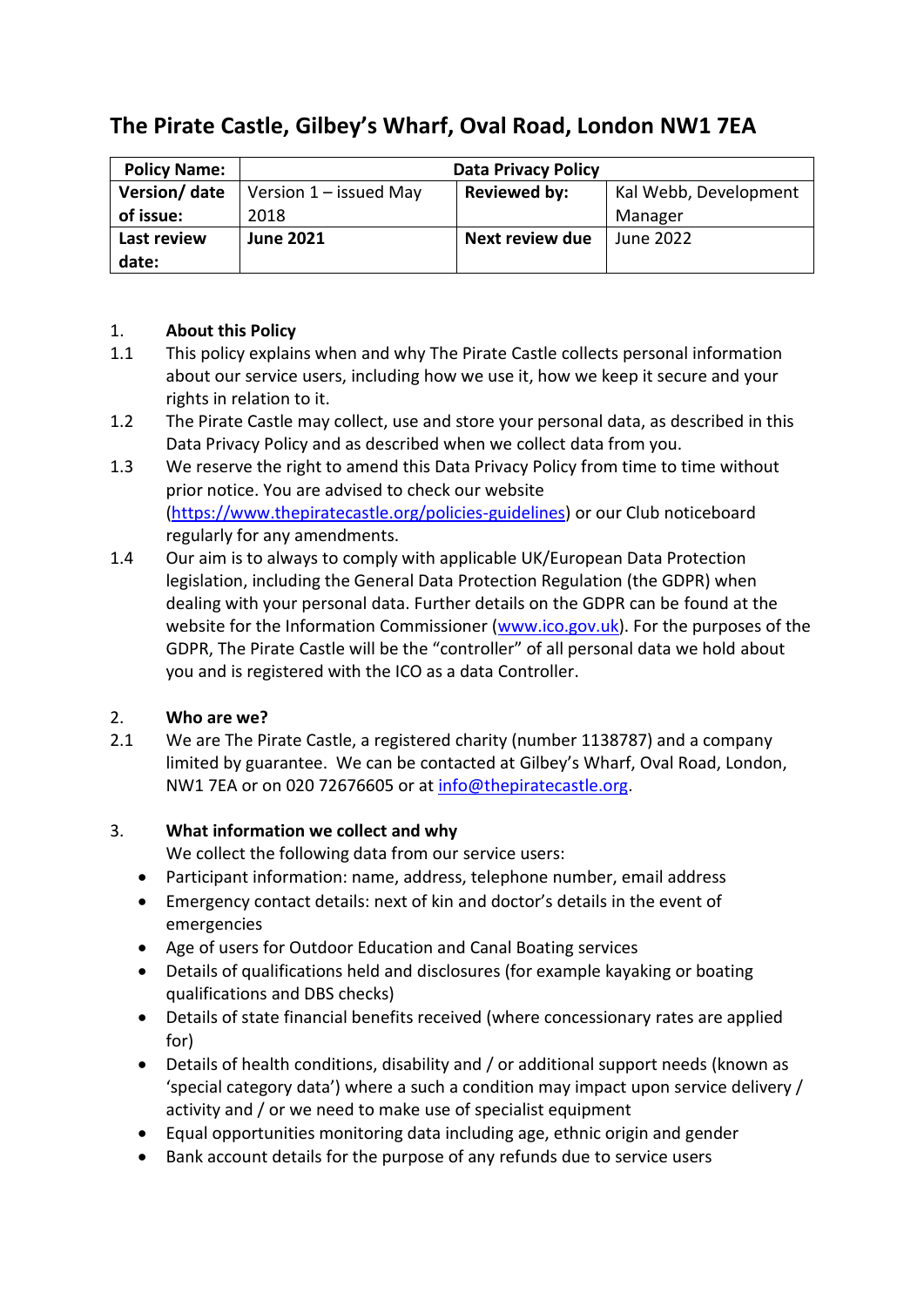• Photographic images and filmed footage of participants engaging in The Pirate Castle's activities for training purposes and promotional use on The Pirate Castle's website, printed marketing materials and (where appropriate) on the charity's social media channels, where parental/the individual's permission has been given

We process the data on the following grounds:

- Complying with our obligations under contracts, including to you and to our insurers
- Delivering our activities safely and in accordance with the best-practice guidelines of governing bodies
- Providing services to participants with health conditions, disabilities and / or additional support needs
- CCTV footage of external areas for the purpose of security, safety and crime prevention
- Being able to act swiftly and safely in an emergency
- Attracting and delivering services to diverse users
- Securing future funding to deliver the Charity's aims

## 4. **How we protect your personal data**

- 4.1 We will not transfer your personal data outside the European Economic Area
- 4.2 We have implemented generally accepted standards of technology and operational security in order to protect personal data from loss, misuse and / or unauthorised alteration or destruction in accordance with ICO Data Protection principles
- 4.3 Please note, however, that where you are transmitting information to us over the internet, then given the internet is not a secure medium, we cannot definitely guarantee the security of this information
- 4.4 Special category data is kept in a locked cabinet to which only members of the core Pirate Castle staff team have access. Personal and special category data is only shared with instructors, youth workers or narrowboat skippers responsible for the activity in which the relevant individual is working where information sharing is necessary for the management and safety of services being delivered
- 4.5 Equal opportunities data is processed and reported to our funders and stakeholders only on an anonymised basis. No individual can be identified from the reports
- 4.6 We will notify you promptly in the event of any breach of your personal data which might expose you to serious risk.

## 5. **Who else has access to the information you provide us?**

- 5.1 We will never sell your personal data. We will not share your personal data with any third parties without your prior consent
- 5.2 If it becomes necessary to pass your data to an external third party to enable us to provide products and / or services to you, we will only ever disclose data that is strictly necessary for the activity and will ensure that there is a data sharing agreement in place to safeguard your data

## 6. **How long do we keep your information?**

6.1 We will hold your personal data on our systems for as long as you are a member of the Club and for as long afterwards as is necessary to comply with our legal obligations. We will review your personal data every year to establish whether we